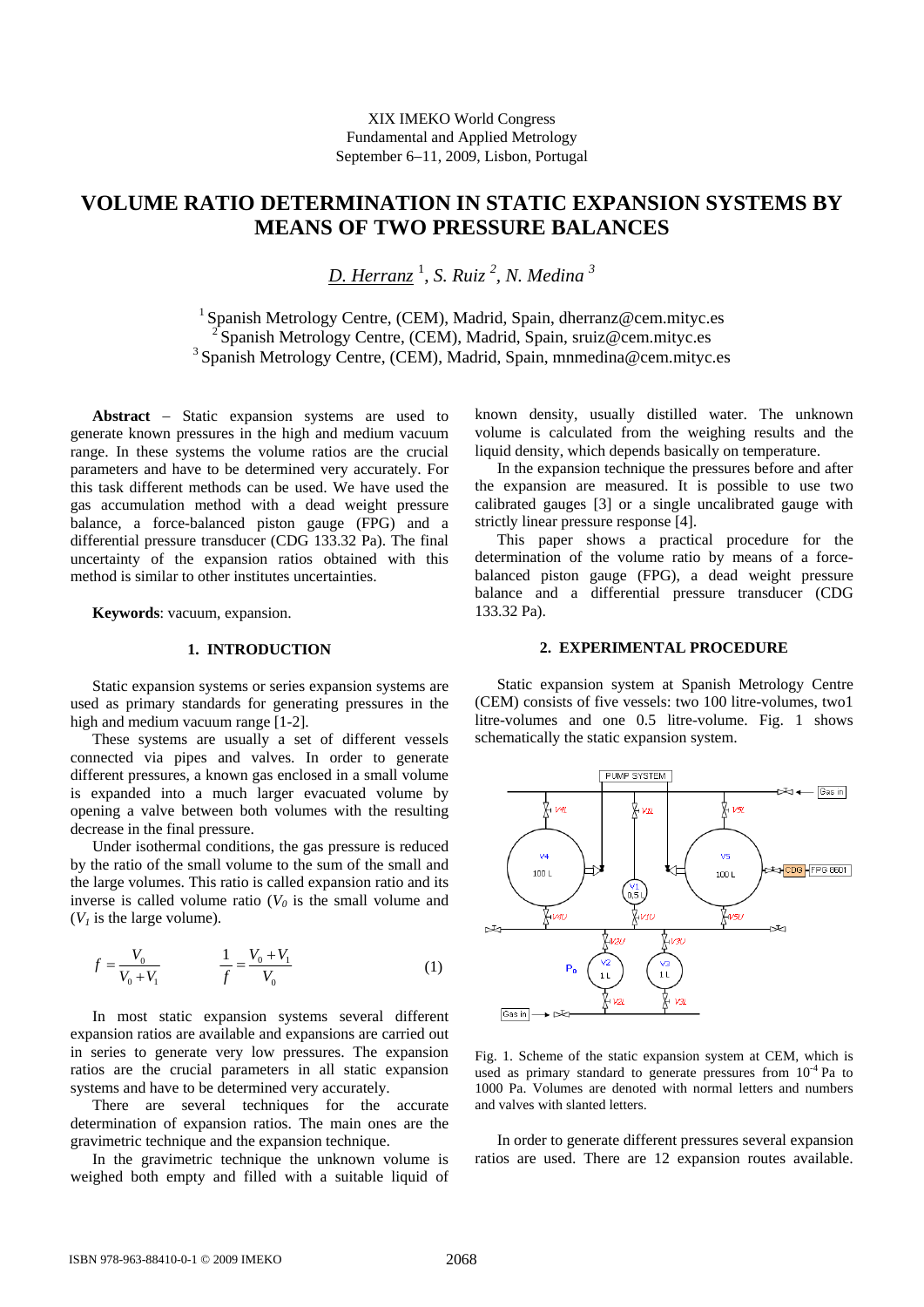Table 1 shows the static expansion routes and theoretical volume ratios.

|             | Expansion route |            | Volume ratios     |           |
|-------------|-----------------|------------|-------------------|-----------|
| $N^{\rm o}$ | Inicial         | Final      | Theoretical ratio |           |
|             | Volume          | Volume     | f                 | 1/f       |
| 1           | V <sub>1</sub>  | $V1+Vc+V5$ | 0.00497           | 201.20724 |
| 2           | V1              | $V1+Vc+V4$ | 0.00497           | 201,20724 |
| 3           | $V1+Vc$         | $V1+Vc+V5$ | 0,00616           | 162,33766 |
| 4           | $V1+Vc$         | $V1+Vc+V4$ | 0.00616           | 162,33766 |
| 5           | V2              | $V2+Vc+V5$ | 0.00989           | 101.11223 |
| 6           | V <sub>2</sub>  | $V2+Vc+V4$ | 0.00989           | 101,11223 |
| 7           | $V2+Vc$         | $V2+Vc+V5$ | 0.01108           | 90.25271  |
| 8           | $V2+Vc$         | $V2+Vc+V4$ | 0.01108           | 90.25271  |
| 9           | V3              | $V3+Vc+V5$ | 0.00989           | 101,11223 |
| 10          | V <sub>3</sub>  | $V3+Vc+V4$ | 0.00989           | 101,11223 |
| 11          | $V3+Vc$         | $V3+Vc+V5$ | 0,01108           | 90,25271  |
| 12          | $V3+Vc$         | $V3+Vc+V4$ | 0.01108           | 90.25271  |

Table 1. Static expansion system theoretical ratios at CEM (*Vc* is a volume of pipes between vessels)

#### *2.1. Determination of volume ratios*

Using the ideal gas law the volume ratio may be determined with the initial pressure, the final pressure after expansion and the initial and final temperature. However, the resulting pressure is often too low to be measured with good accuracy using a pressure gauge after a single expansion.

A good solution to solve this problem is the succesive accumulation of higher pressures in the large vessel. This is achieved by repeatedly refilling the small vessel and expanding the gas into the large vessel, hence increasing its pressure. This procedure is repeated until the resultant pressure in the large vessel is high enough to be measured with sufficiently low uncertainty.

Under isothermal conditions, the final pressure after *n*  expansions is (2) [5]

$$
p_n = p_0[1 - (1 - f)^n]
$$
 (2)

where  $p_0$  is the initial pressure and  $f$  is the expansion ratio.

The number of expansions varies among laboratories. The expansions performed at NPL are 30 and the expansions performed at PTB are 25. At CEM we have fixed 25 expansions as standard method.

Equation (2) is valid for expansion ratio only if ideal gas and isothermal conditions are assumed. However, correction because temperature differences between vessels and temperature drift have to performed.

As in the PTB report [5], we assume that the initial pressure  $p_0$  is constant and we can calculate the expansion ratio with temperature corrected as (3)

$$
f = 1 - \left(1 + f\alpha - \frac{(p_1)_n}{p_0}\right)^{\frac{1}{n}}\tag{3}
$$

where  $\alpha \ll 1$  is given by

$$
\alpha = \begin{bmatrix} \left(\frac{\Delta T}{T_0}\right) + \frac{V_1}{V_0 + V_1} \frac{(\Delta T)_n}{(T_0)_{n-1}} + \left(\frac{V_1}{V_0 + V_1}\right)^2 \frac{(\Delta T)_n}{(T_0)_{n-1}} \\ + \dots + \left(\frac{V_1}{V_0 + V_1}\right)^{n-1} \left(\frac{(\Delta T)_n}{(T_0)_1}\right) \end{bmatrix} \tag{4}
$$

and

$$
\frac{V_1}{V_0 + V_1} = 1 - f \tag{5}
$$

All quantities indexed with 0 refer to the initial small volume and all quantities indexed with 1 to the large volume.  $(T_0)$  denotes the temperature of the small vessel before expansion 1 when  $p_0$  is determinated,  $(T_1)$ <sub>1</sub> the temperature of the large vessel after the first expansion when  $p_1$  is measured as  $(p_1)_{1.}$ 

To solve (3) for *f* we assume the algorithm described in the PTB report [5]:

1. Calculation of *f* without the temperature correction term  $(\alpha = 0)$  according to Eq. (2).

2. Use this approximate value of  $f$  to calculate  $\alpha$ according to (4) and (5).

3. Insert  $\alpha$  and the uncorrected  $f$  in the right-hand side of (3) to obtain the temperature-corrected *f*.

Steps 2 and 3 are repeated until the difference in *f* is negligible. This procedure works well, because  $f\alpha$  is much smaller than both 1 and the pressure ratio  $p_1/p_0$  ( $\alpha$  is typically of the order of  $10^{-4}$  while  $p_1/p_0$  is of the order of  $0.01...0.1$ .

## *2.2. Expansion technique using gas accumulation method with two pressure balances*

The measurement procedure for determination of volume ratios with the gas accumulation method using two pressure balances is described as follows.

In order to explain the method we are going to use the following expansion as an example (6)

$$
f_1 = \frac{V_1}{V_1 + V_c + V_5}
$$
 (6)

Firstly, pressure (10 040 Pa  $N_2$ ) is established in  $V_1$  with the dead weight pressure balance with valve *V1L* open and valve *V1U* closed. After closing *V1L* slowly, (the pressure is maintained constant using a variable volume), the temperature on  $V_1$  is measured. Secondly, valve *V1U* is opened and the gas is expanded into the evacuated volumes  $V_c$  and  $V_5$ . After a while the temperatures on  $V_5$  and the differential pressure transducer (CDG) indication are read out. After that, the force piston gauge in mode absolute, which is connected to the other side of the differential pressure transducer (CDG), re-establishes the cero pressure in the CDG by increasing pressure in the CDG reference side.

For the following expansions valve *V1U* is closed, the pressure of 10 040 Pa is re-established, the temperature on  $V_1$  is measured and the previous procedure is performed again. Since  $V_1$  and  $V_5$  are not evacuated between the